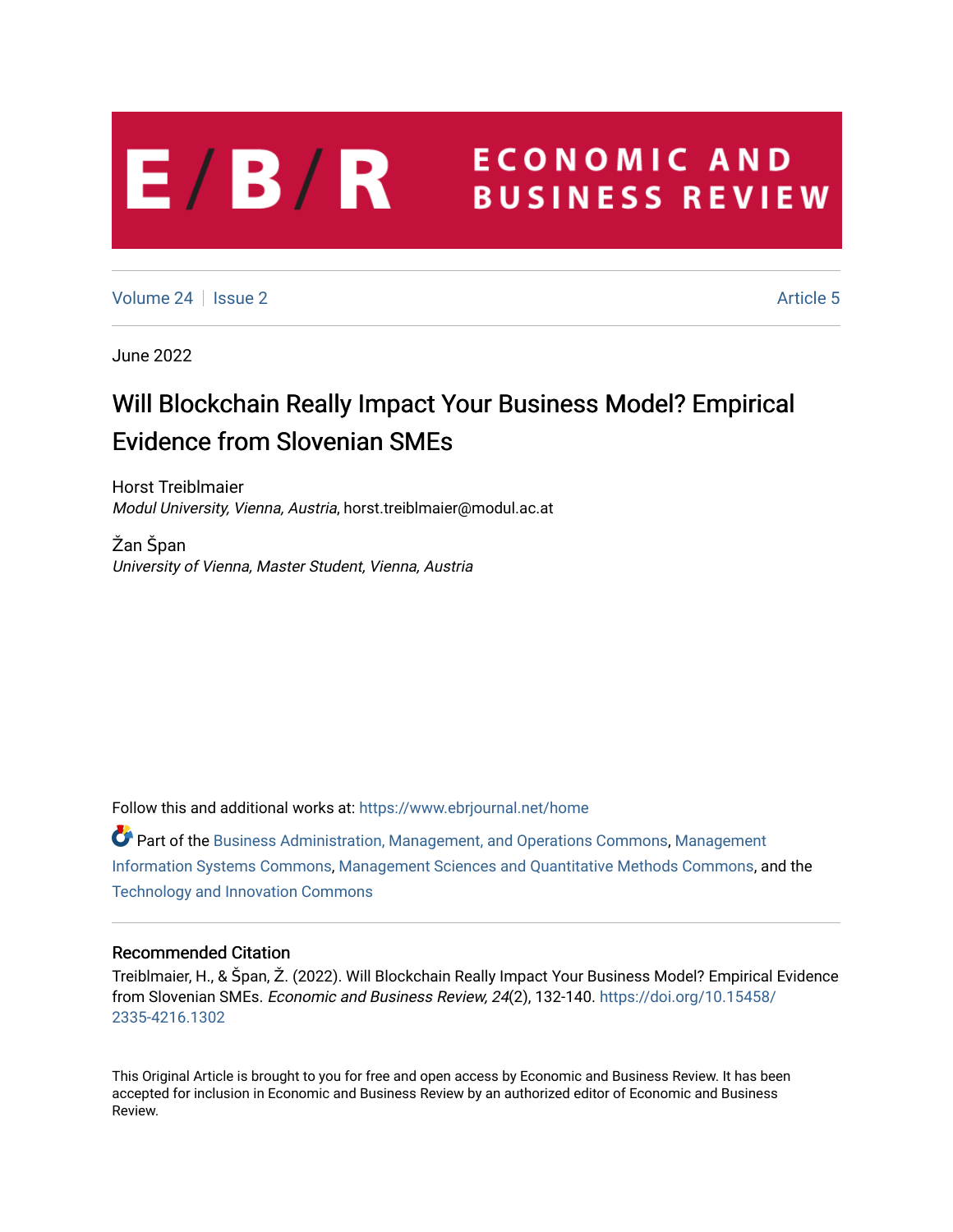# ORIGINAL ARTICLE Will Blockchain Really Impact Your Business Model? Empirical Evidence from Slovenian SMEs

Horst Treiblmaier <sup>[a,](#page-1-0)</sup>\*, Žan Špan <sup>[b](#page-1-1)</sup>

<span id="page-1-0"></span><sup>a</sup> Modul University, Vienna, Austria

<span id="page-1-1"></span><sup>b</sup> University of Vienna, Master Student, Vienna, Austria

#### Abstract

In this paper, we use the widely popular business model canvas, which was previously adapted for the blockchain environment, to assess the experiences and perceptions of Slovenian small and medium-sized companies (SMEs) pertaining to blockchain technologies. The results reveal that SMEs expect applications built on blockchain technologies to have a highly positive effect on numerous aspects of their business model. This positive evaluation is even stronger among companies that already have experience with blockchain technologies.

Keywords: Blockchain, Distributed ledger technology, Business model canvas, Survey

JEL classification: M00, O32, L00

### 1 Blockchain evolution and controversies

The emergence of blockchain caused a brief but turbulent technological evolution that has lasted for several years and witnessed numerous heated debates, featuring widely conflicting opinions that frequently reveal an insufficient understanding of the underlying concepts, technologies, and potentials. Contrary to widespread belief, blockchain neither manifested itself first in Bitcoin nor is it a uniform technology that can be easily defined. The development of the fundamental building blocks of blockchain, such as linked timestamping, digital cash, proof of work, byzantine fault tolerance, public keys as identities, and smart contracts [\(Narayanan](#page-9-0) & [Clark, 2017\)](#page-9-0), preceded Bitcoin by a couple of decades. An early application of a blockchain can be witnessed in the New York Times, which has published a chronological chain of hashed data invented by cryptographers Haber and Stornetta since 1995 ([Oberhaus, 2018](#page-9-1)). The cryptocurrency Bitcoin made a giant leap in 2009 by enabling the sharing of value via the internet, but it was not until the middle of the following decade

that seminal publications began to identify numerous business applications of blockchain that span industry sectors as diverse as finance, energy, healthcare, transportation, entertainment, tourism, and public governance [\(Swan, 2015](#page-9-2)). During the following hype, blockchain was alternatively praised as a "revolution" ([Tapscott](#page-9-3) & [Tapscott, 2016\)](#page-9-3) or condemned as "one of the most overhyped technologies ever" (Roubini as cited in [Kharpal, 2018](#page-9-4)).

Blockchain technology was quite often considered as some single technology in this debate rather than the aforementioned combination of technologies (and several others) that allow for the creation of various types of distributed ledgers with different characteristics. The objects of investigation should therefore be the features that are created by a given combination and their impact on business processes and the economy in general. Additionally, controversy persists regarding which features blockchain applications must have. Some argue that truly innovative blockchain solutions need to be public and permissionless ledgers that create trust through the network rather than having dedicated entities to validate transactions ([Antonopoulos, 2017\)](#page-9-5), while

Received 14 March 2021; accepted 19 May 2021. Available online 1 June 2022.

\* Corresponding author. E-mail addresses: [horst.treiblmaier@modul.ac.at](mailto:horst.treiblmaier@modul.ac.at) (H. Treiblmaier), [zan.span1@gmail.com](mailto:zan.span1@gmail.com) (Z. Span).

https://doi.org/10.15458/2335-4216.1302 2335-4216/© 2022 School of Economics and Business University of Ljubljana. This is an open access article under the CC-BY-NC-ND license [\(http://creativecommons.](http://creativecommons.org/licenses/by-nc-nd/4.0/) [org/licenses/by-nc-nd/4.0/](http://creativecommons.org/licenses/by-nc-nd/4.0/)).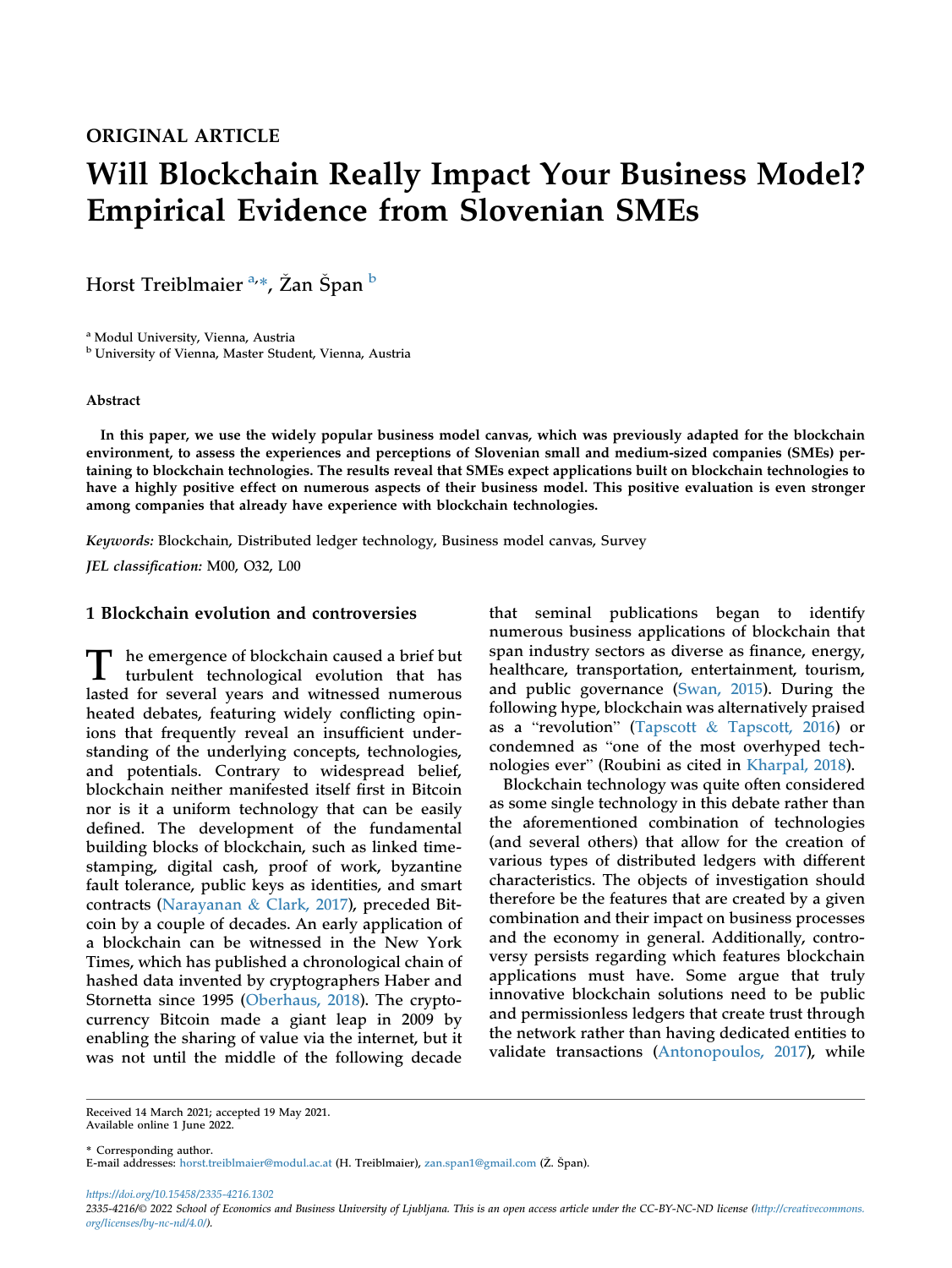business can also reap benefits by creating shared applications that are managed by a trusted consortium ([Lacity, 2020](#page-9-6)). In light of this debate and the constant technological progress that regularly augments different layers of the blockchain technologies stack, which consists of the internet, blockchain protocol, application layer (e.g. smart contracts), and the user experience, we refrain from referring to specific implementations in this paper and rather focus on the underlying characteristics that can be enabled by blockchain applications such as immutability, transparency, programmability, decentralisation, and distributed trust ([Treiblmaier, 2019\)](#page-9-7).

## 2 Predicting and assessing the impact of blockchain

The growing interest in blockchain and the proliferation of creative application scenarios have triggered a need to embed the technology within broader frameworks, models, and theories that enable the systematic and critical assessment of its impact for SMEs [\(Morgan-Thomas, 2016\)](#page-9-8). Such frameworks can be of an academic nature and allow for the application of well-accepted academic theories such as principal agent theory, transaction cost theory, resource-based view of the firm, or network theory [\(Treiblmaier, 2018\)](#page-9-9). Other frameworks have more applied roots such as value analysis for blockchain adoption [\(Angelis](#page-9-10) & [Ribeiro da Silva,](#page-9-10) [2019\)](#page-9-10) or straightforward decision trees to answer the question of whether or not to adopt blockchain in the first place ([Pedersen et al., 2019\)](#page-9-11). One of the most prominent frameworks to comprehensively visualize and assess a business' building blocks is the business model canvas, which consists of nine

boxes that describe a company's infrastructure (key activities, key resources, key partners), market offering (value proposition), customers (customer segments, customer relationships, channels), and financial situation (cost structure, revenue stream) [\(Osterwalder](#page-9-12) & [Pigneur, 2010](#page-9-12)). The business model canvas has previously been identified as an important tool for entrepreneurship education ([Sarooghi](#page-9-13) [et al., 2019](#page-9-13); [Thrane et al., 2016\)](#page-9-14). As can be seen in [Fig. 1](#page-2-0), this tool was modified by [Morkunas et al.](#page-9-15) [\(2019\)](#page-9-15) to account for the idiosyncrasies of blockchain technologies. In their paper, they detail how blockchain technologies can impact each of the nine building blocks of the business model canvas and conclude with several important questions that managers and executives should ask themselves when evaluating the business case for blockchain adoption. These questions include, amongst others, the value contribution of blockchain, its fit with an organisation's strategy and goals, the existing resources, the impact on current business relationships, the overall value proposition, and the integration with existing ecosystems. In this paper, we put the proposed framework to the test by empirically assessing the experiences and expectations of SMEs.

## 3 Blockchain experiences and perceptions of Slovenian SMEs

According to the [European Commission \(2019\),](#page-9-16) SMEs account for 64.5% of value added and 72% of employment in the Slovenian economy. From 2014 to 2018, Slovenian SMEs' value added rose by 33.5%, which exceeded the growth of large firms (30.8%). Additionally, the report points out that the

<span id="page-2-0"></span>

| <b>Key Partnerships</b><br>• Strengthened<br>company ties inside<br>the supply chain<br>Strengthened data<br>integrity<br>• Facilitation of<br>payments<br>• Shared networks<br>Elimination of<br>lengthy processes | Key Activities<br><b>Transform business</b><br>processes<br>Peer-to-peer<br>networks<br><b>Key Resources</b><br>Access via peer-to-peer<br>networks.<br>Improvements in:<br>Verification<br>Documentation<br>• Audits | <b>Value Proposition</b><br>• Verifiability<br>Access new products<br>or services<br>• Faster transactions<br>Less expensive<br>transactions<br>Smart contracts,<br>fewer middle layers |                                                                                         | <b>Customer Relationships</b><br>• Greater transparency<br>• Self-service<br>• Automation<br>• No middlemen<br>Channels<br>• New channels<br>• New APIs, SDKs | <b>Customer Segments</b><br>Reach new customers<br>Reach new customer<br>segments |
|---------------------------------------------------------------------------------------------------------------------------------------------------------------------------------------------------------------------|-----------------------------------------------------------------------------------------------------------------------------------------------------------------------------------------------------------------------|-----------------------------------------------------------------------------------------------------------------------------------------------------------------------------------------|-----------------------------------------------------------------------------------------|---------------------------------------------------------------------------------------------------------------------------------------------------------------|-----------------------------------------------------------------------------------|
| <b>Cost Structure</b><br>• Reduced search costs<br>Reduced negotiation costs<br>• Reduced IT costs<br>• Reduced transaction costs                                                                                   | • Increased costs of IT/software, development personnel                                                                                                                                                               |                                                                                                                                                                                         | <b>Revenue Streams</b><br>• Recurring revenues<br>• Services revenues<br>• Crowdfunding | • Transaction revenues                                                                                                                                        |                                                                                   |

Fig. 1. Blockchain and the business model canvas. Source: [Morkunas et al., 2019;](#page-9-15) [Osterwalder](#page-9-12) & [Pigneur, 2010.](#page-9-12)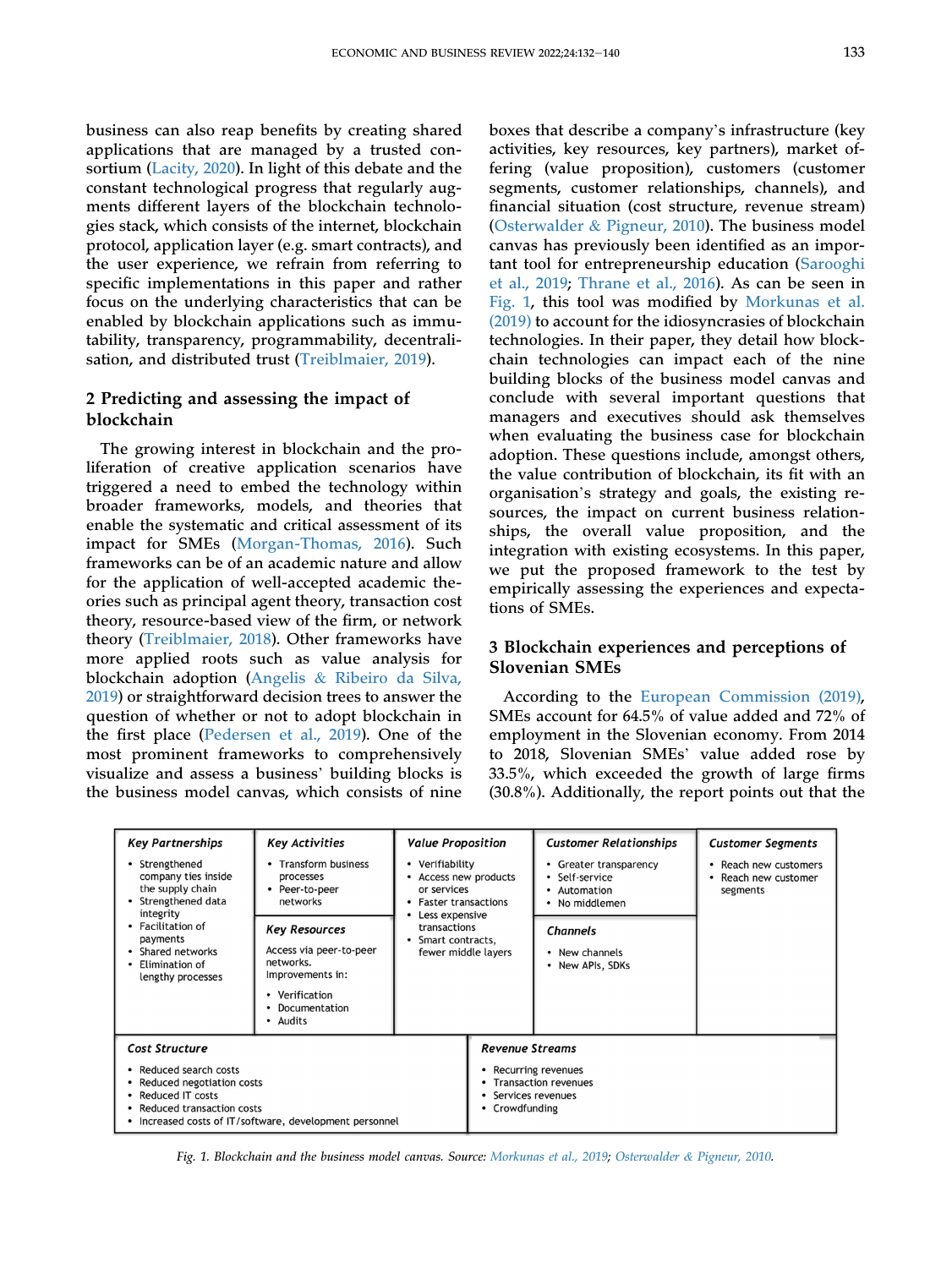"professional, scientific, and technical activities sector has generated consistent strong growth" and that "many Slovenian firms have successfully scaled up their operations in recent years" (p. 3). Given the small size of the country and its relatively homogenous structure, the Slovenian market therefore provides an ideal testbed to scrutinize the adoption of novel technologies and their economic impact on SMEs. Furthermore, restricting our sample to one specific country eliminates distortions that may arise from external contingency factors such as national policies and legislation.

In order to select appropriate sampling units, a list of organisations was selected from an online portal that serves as a platform that makes Slovenian SMEs visible for clients as well as partners. The portal includes companies from all industries and covers the whole territory of Slovenia. The survey was administered via e-mail to 200 randomly selected small and medium-sized companies in August and September 2020. Each of the firms on the list was contacted individually, and follow-up phone calls were conducted to ensure a high rate of participation.

A total of 118 companies filled out the survey, resulting in a response rate of 59%. The majority of them are in manufacturing (71), followed by transportation and logistics (32), financial services (10), and commerce (5). 38 of the responding companies have 5 or fewer employees, 63 have 6 to 10 employees, and 17 report having 11 or more employees. Additionally, we asked about prior experience with blockchain technologies. 19 out of the 118 responding companies indicated that they have previous experience with blockchain, which means that they have either already implemented applications or are currently in the process of doing so. We asked firms to indicate their level of agreement with a number of statements on a Likert-type scale ranging from 1 to 5 (1: "strongly agree", 2: "agree", 3: "neutral", 4: "disagree", 5: "strongly disagree"). The respective items correspond closely to the criteria suggested by [Morkunas et al.](#page-9-15) [\(2019\)](#page-9-15) with only minor changes made to achieve greater clarity and understandability following an initial pretesting. The findings are discussed in some detail in the subsequent sections, and the items within

each section are ordered by descending level of agreement. Additionally, we compare the answers for all items between those companies that have experience with blockchain and those that do not. In order to account for the differences in sample size, the significance tests conducted (i.e. Welch's t-test) did not assume equal variances.

#### 3.1 Key partnerships

One of the most frequently mentioned features of blockchain technology is its ability to transform basic market structures by enabling P2P (peer-topeer) networks that can function without dedicated intermediaries. However, this does not mean that trust becomes obsolete; instead, it simply shifts from powerful intermediaries toward other entities, such as the majority of network nodes, programmers of smart contracts, or a consortium. As is the case in the following sections, the average perceptions of the SMEs were positive for all of the items (a mean value of >3 would indicate a negative sentiment), and the perception of those SMEs with blockchain experience was more positive than that of the SMEs without any prior involvement. As can be seen in [Table 1,](#page-3-0) this difference is statistically significant for all of the items. The most-valued property of blockchain turns out to be the facilitation of payments, which is presumably regarded as the bestproven use case of a blockchain application due to the widespread popularity of Bitcoin. Additionally, the SMEs value blockchain for its ability to tighten relationships in supply chains through the removal of intermediaries and facilitation of communication by shared access to data ([Saberi et al., 2019\)](#page-9-17). Shared ledgers also foster the integrity of data, which can either be tamper evident (i.e. any tampering will be noticed) or tamper proof (i.e. an object cannot be tampered with). The SMEs were most sceptical about blockchain's potential to eliminate lengthy processes as is widely predicted in supply chains through the removal of paperwork; again, scepticism of this claim was higher among companies without blockchain experience than among those with previous experience.

<span id="page-3-0"></span>Table 1. The impact of blockchain on key partnerships.

|                                                                                            | total sample | bc exp         | no bc exp  | sıg    |
|--------------------------------------------------------------------------------------------|--------------|----------------|------------|--------|
| Blockchain facilitates payments.                                                           | 1.47(0.64)   | $1.00$ $(.00)$ | 1.56(0.66) | $-.01$ |
| Blockchain creates tighter relationships within the supply chain.                          | 1.72(0.80)   | $1.00$ $(.00)$ | 1.86(.81)  | $-.01$ |
| Blockchain serves as a shared communication network between actors<br>in the supply chain. | 2.06(0.95)   | $1.05$ $(.23)$ | 2.25(.91)  | $-.01$ |
| Blockchain improves data integrity.                                                        | 2.15(0.97)   | 1.00(0.00)     | 2.37(0.90) | $-.01$ |
| Blockchain eliminates lengthy processes.                                                   | 2.77(1.10)   | 1.32(0.48)     | 3.05(.95)  | < 0.01 |

Note: 1: "strongly agree" … 5: "strongly disagree"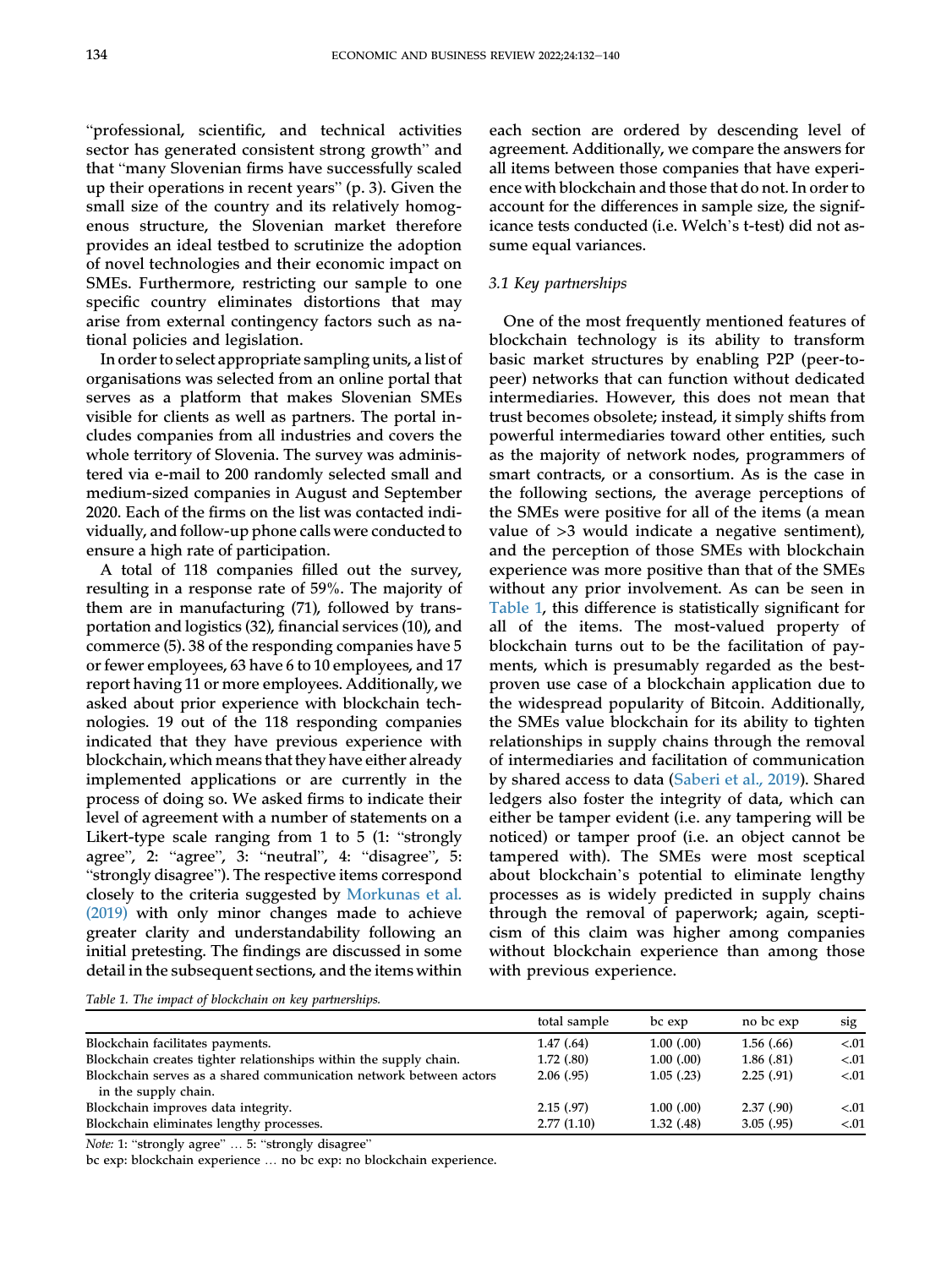#### 3.2 Key activities

Key activities encompass actions that a company performs to provide value to its consumers. In this respect, blockchain promises the transformation of existing relationships, most notably by substituting traditional hierarchical structures with P2P networks in which information flows are not controlled and filtered by traditional intermediaries (see [Table 2\)](#page-4-0). Instead, new types of intermediaries will emerge and take over new roles in blockchainbased economic transactions ([Zamani](#page-9-18) & [Giaglis,](#page-9-18) [2018\)](#page-9-18). All participating companies regard blockchain to be an enabler for the creation of peer-topeer networks. Additionally, there is a strong level of agreement that blockchain will substantially transform the way that business is conducted in the future, however, this confidence is significantly higher among companies with blockchain experience than those without blockchain experience.

#### 3.3 Key resources

Key resources, which may be physical, financial, intellectual, or human, constitute the underlying foundation for creating value, reaching out to markets, maintaining customer relationships, and, ultimately, earning revenues ([Morkunas et al., 2019\)](#page-9-15). In this respect, the core strength of blockchain is its capability to create data records that are tamper proof or at least tamper evident, which facilitates

auditing, documentation, and verification. Taking this one step further, the trusted third-party auditor can be replaced by a smart contract that runs on a decentralized network [\(Fan et al., 2020\)](#page-9-19). As can be seen in [Table 3,](#page-4-1) key resources is the business canvas building block for which the gap between blockchain-experienced and inexperienced companies is the biggest. While the former strongly agree that this technology constitutes an important key resource, the latter are more sceptical in their assessment.

#### 3.4 Value proposition

A company's value proposition comprises activities that create value for its customers. Enhanced verifiability is especially important for supply chain management, since it helps to create trusted systems. In food supply chains, for example, it might turn out to be a key enabler to create transparency and to get consumers actively involved [\(Rejeb,](#page-9-20) [Keogh, Zailani, et al., 2020](#page-9-20)). The application of blockchain in the supply chain has been predicted to reduce numerous types of risks, including financial risk through origin assurance, psychological and social risks through authenticity assurance, functional risk through custody assurance, and physical risk through integrity assurance [\(Mon](#page-9-21)[tecchi et al., 2019](#page-9-21)). In a similar vein, smart contracts can automate and facilitate business processes; quicker and cheaper transactions help businesses to offer their services at a lower cost and thereby stay

<span id="page-4-0"></span>Table 2. The impact of blockchain on key activities.

|                                                                                  | total sample bc exp |            | no bc exp  | S1g    |
|----------------------------------------------------------------------------------|---------------------|------------|------------|--------|
| Blockchain enables the establishment of peer-to-peer networks.                   | 1.00(0.00)          | 1.00(0.00) | 1.00(0.00) | n/a    |
| Blockchain implementation is followed by a transformation of business processes. | 1.14(0.34)          | 1.00(0.00) | 1.16(0.37) | $-.01$ |
|                                                                                  |                     |            |            |        |

Note: 1: "strongly agree" … 5: "strongly disagree"

bc exp: blockchain experience … no bc exp: no blockchain experience.

<span id="page-4-1"></span>Table 3. The impact of blockchain on key resources.

|                                                                  | total sample | bc exp     | no bc exp  | sıg    |
|------------------------------------------------------------------|--------------|------------|------------|--------|
| Blockchain makes audits easier.                                  | 2.32(0.93)   | 1.05(0.23) | 2.57(0.81) | < 01   |
| Blockchain offers enhanced documentation practices.              | 2.35(.91)    | 1.11(0.32) | 2.59(0.78) | < 01   |
| Blockchain enhances and facilitates the process of verification. | 2.37(0.95)   | 1.00(0.00) | 2.64(0.80) | < 0.01 |

Note: 1: "strongly agree" … 5: "strongly disagree"

bc exp: blockchain experience … no bc exp: no blockchain experience.

#### <span id="page-4-2"></span>Table 4. The impact of blockchain on value propositions.

|                                                                                                             | total sample | bc exp     | no bc exp  | sıg    |
|-------------------------------------------------------------------------------------------------------------|--------------|------------|------------|--------|
| Blockchain technologies offer enhanced verifiability.                                                       | 1.16(0.37)   | 1.00(0.00) | 1.19(0.40) | $-.01$ |
| Blockchain technology enables quicker and cheaper transactions.                                             | 1.17(0.38)   | 1.00(0.00) | 1.20(0.40) | $-.01$ |
| By using smart contracts, organisations have less of a need for third parties<br>serving as intermediaries. | 1.54(0.69)   | 1.05(0.23) | 1.64(0.71) | $-.01$ |
| By implementing blockchain, organisations can benefit from access to<br>new services and products.          | 2.09(.80)    | 1.58(0.69) | 2.19(0.78) | $-.01$ |

Note: 1: "strongly agree" … 5: "strongly disagree"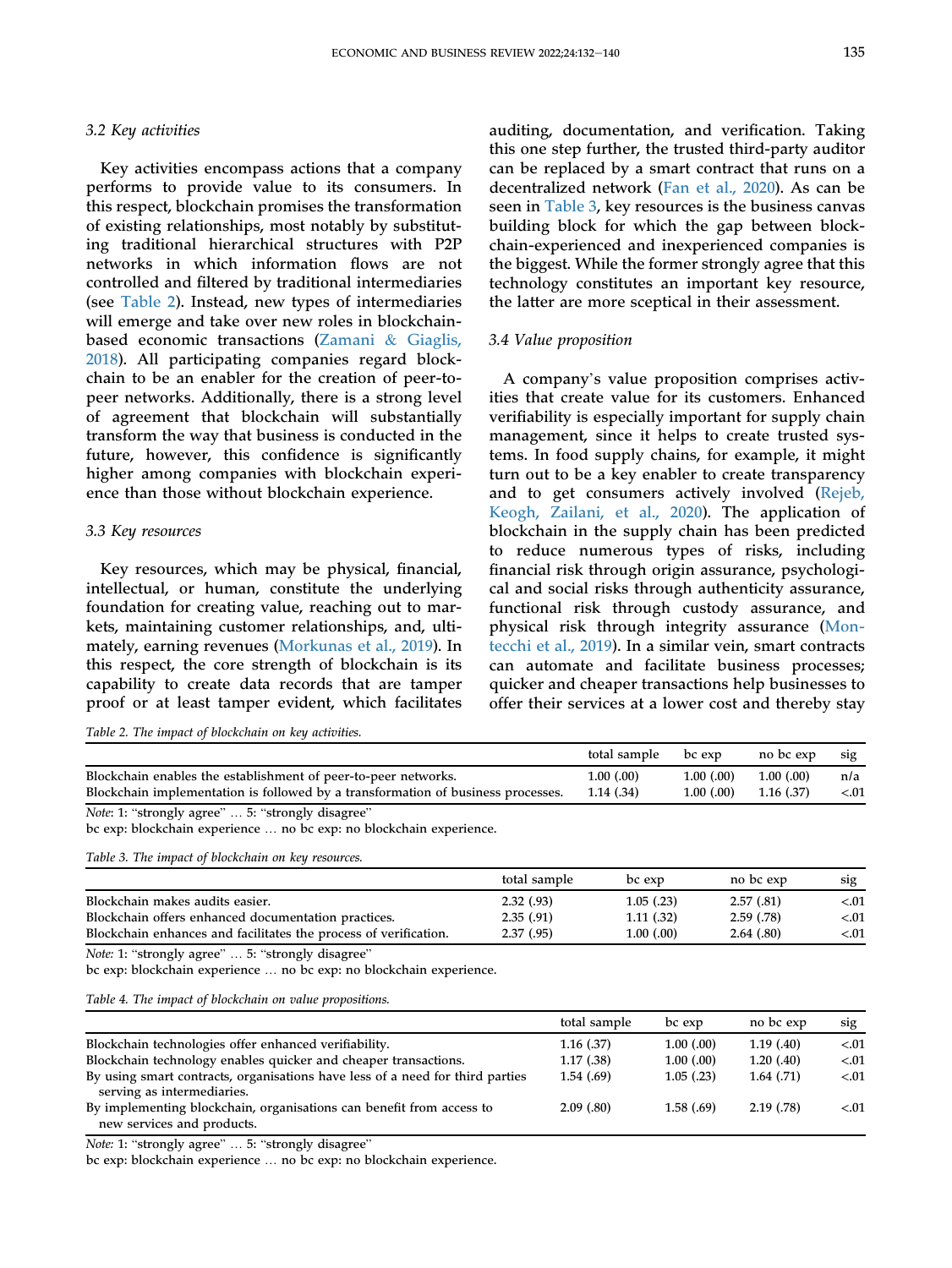competitive. The data in [Table 4](#page-4-2) illustrate that there is a high level of agreement among SMEs regarding these potentials. Their assessment of whether organisations will be able to benefit from access to new services and products is more reserved, particularly among companies with no prior blockchain experience.

#### 3.5 Customer relationships

From a customer relationship perspective, blockchain has been predicted to reinforce trust and transparency, enhance privacy protection, empower digital marketing security, and enable creative loyalty programs ([Rejeb, Keogh](#page-9-22) & [Treiblmaier, 2020](#page-9-22)). As can be seen in [Table 5,](#page-5-0) on average the companies acknowledge blockchain's potential to create and strengthen customer relationships as evidenced by the more positive evaluations from those companies that have already gained some experience with blockchain. Transparency can be increased by allowing customers access to share data stored on a distributed ledger. This does not necessarily mean that all data must be made accessible, but dedicated roles can be assigned that allow consumers to access those data that are relevant for them. The emergence of customer relationship management has led to highly complex processes that can be automated through the use of sophisticated software applications. In this regard, blockchain can enable data marketplaces in which consumers not only control their own personal data, but can also capitalize on the use of such data [\(Travizano et al., 2020](#page-9-23)). As opposed to companies without blockchain experience, those with this experience are considerably more convinced that blockchain will lead to the demotion of third-party providers of customer

<span id="page-5-0"></span>

relationship management services. The same is true for the introduction of self-service options, which might include the aforementioned management of consumers' own personal data.

### 3.6 Channels

Companies reach their customers via a multitude of different channels, which might be online or offline. [Table 6](#page-5-1) shows that the interview partners strongly believe that blockchain technologies enable new communication channels. Once again, this can be seen as a consequence of removing intermediaries, which might open up new opportunities for companies to directly get in touch with their customers. Another consequence of this development might be that the relevant data is stored and analysed at the conversation or transaction endpoints, otherwise known as customers and companies, rather than being used by powerful intermediaries to build their own business models on these data. By facilitating participation in development projects via application programming interfaces (APIs) and software development kits (SDKs) [\(Morkunas et al., 2019](#page-9-15)), companies can relatively easily join sophisticated ecosystems that open up new channels for them.

#### 3.7 Customer segments

A customer segment refers to a relatively homogenous group that can be differentiated by common characteristics so that it can be addressed via a specific marketing strategy and channel. It is especially the payment potentials of blockchain, often referred to as payment tokens or cryptocurrencies, that are predicted to facilitate access to global

|                                                                                                                                                   | total sample           | bc exp                 | no bc exp                | sig              |
|---------------------------------------------------------------------------------------------------------------------------------------------------|------------------------|------------------------|--------------------------|------------------|
| Blockchain offers more transparency for customers.                                                                                                | 2.05(.89)              | 1.11(.32)              | 2.23(0.86)               | $-.01$           |
| Blockchain allows for the automation of multiple processes in customer<br>relationship management.                                                | 2.06(.88)              | 1.26(0.45)             | 2.21(.86)                | < 0.01           |
| Blockchain reduces the need for third-party service providers.<br>Blockchain introduces self-service options in customer relationship management. | 2.36(.99)<br>2.62(.84) | 1.21(42)<br>1.84(0.69) | 2.58(0.92)<br>2.77(0.78) | $-.01$<br>< 0.01 |

Note: 1: "strongly agree" … 5: "strongly disagree"

bc exp: blockchain experience … no bc exp: no blockchain experience.

<span id="page-5-1"></span>

|  |  | Table 6. The impact of blockchain on channels. |  |  |  |  |  |
|--|--|------------------------------------------------|--|--|--|--|--|
|--|--|------------------------------------------------|--|--|--|--|--|

|                                                                                 | total sample bc exp no bc exp sig |                           |                                    |        |
|---------------------------------------------------------------------------------|-----------------------------------|---------------------------|------------------------------------|--------|
| Implementing blockchain technologies establishes new channels of communication. | 1.19(0.43)                        |                           | $1.00(.00)$ $1.22(.46)$ $\leq .01$ |        |
| Blockchain allows the development of new APIs and SDKs.                         | 1.99(0.77)                        | $1.47(0.51)$ $2.09(0.77)$ |                                    | < 0.01 |

Note: 1: "strongly agree" … 5: "strongly disagree"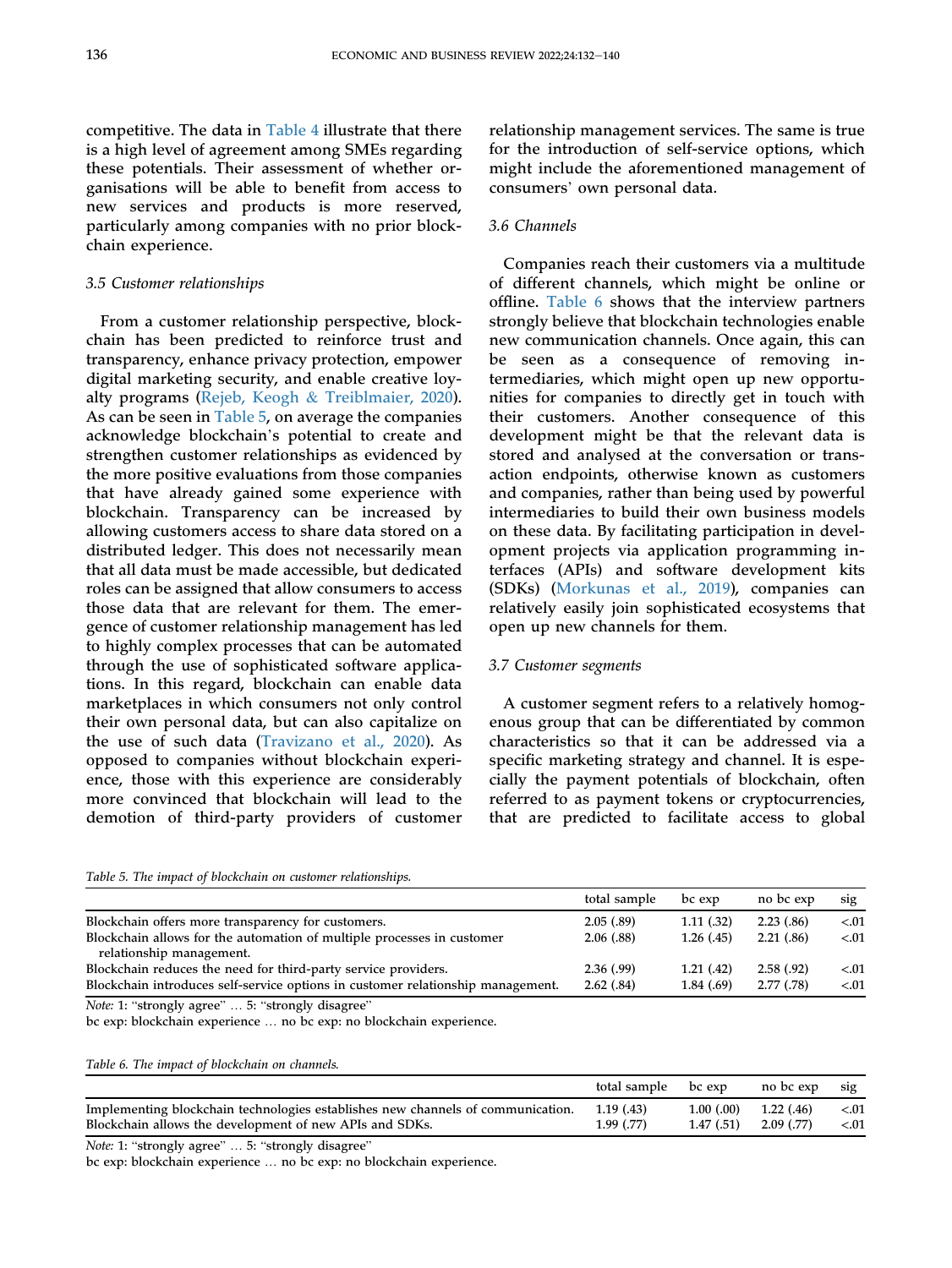commerce for billions of unbanked and underbanked people all over the world. Additionally, blockchain might also turn out to be a viable means to address customer groups that have specific privacy concerns or are interested in capitalizing on the use of their personal data ([Travizano et al., 2020](#page-9-23)). Finally, blockchain technologies can also trigger innovative product and service offerings that might appeal to new customer segments. [Table 7](#page-6-0) illustrates an overall positive agreement of all companies and, once again, those companies that are experienced in blockchain express a higher level of agreement than those that have not yet tried out the technology.

#### 3.8 Cost structure

Companies face a huge number of different costs in operating their business model. Blockchain is frequently touted as a means to reduce costs in general, but a more differentiated perspective is advisable. The results in [Table 8](#page-6-1) reveal that there is overwhelming agreement from all companies, independent of whether they have blockchain experience or not, that blockchain is a suitable means to reduce transaction costs. This is in line with its potential to facilitate processes, to automate or simplify transactions, and to reduce costs associated with negotiations and searching for resources, which are

predicted in conceptual studies [\(Treiblmaier, 2018\)](#page-9-9). At the same time, there is widespread agreement that the introduction of blockchain solutions necessitates heavy investment in both IT/software and personnel development. Consequently, all companies agree that the introduction of blockchain actually increases IT costs. In summary, SMEs perceive that substantial initial investments are needed to later reap the financial benefits of blockchain-based solutions.

#### 3.9 Revenue streams

Revenue streams include the inflow of proceeds from customers, which can be split into one-time payments or recurring revenues. Again, it is the removal of intermediaries that companies perceive as the major driver of increased transaction revenues (see [Table 9](#page-6-2)). Additionally, our survey data also confirm the overall positive perception of SMEs in regard to the opportunity to increase service revenues through blockchain technologies. This especially pertains to offerings that cannot be offered without relying on distributed ledgers, as is the case when specific privacy and security options or the monetisation of personal data are concerned. Additionally, blockchain-based technologies can be used to raise capital with relative ease as

<span id="page-6-0"></span>Table 7. The impact of blockchain on customer segments.

|                                                             | total sample | bc exp     | no bc exp  | 51g    |
|-------------------------------------------------------------|--------------|------------|------------|--------|
| Blockchain enables companies to reach new customers.        | 2.25(.96)    | 1.11(.32)  | 2.46(.88)  | < 01   |
| Blockchain allows companies to reach new customer segments. | 2.45(1.01)   | 1.26(0.45) | 2.68(0.92) | < 0.01 |
|                                                             |              |            |            |        |

Note: 1: "strongly agree" … 5: "strongly disagree"

bc exp: blockchain experience … no bc exp: no blockchain experience.

<span id="page-6-1"></span>

|  |  |  |  | Table 8. The impact of blockchain on cost structures. |  |  |  |
|--|--|--|--|-------------------------------------------------------|--|--|--|
|--|--|--|--|-------------------------------------------------------|--|--|--|

|                                                                           | total sample | bc exp     | no bc exp  | sig    |
|---------------------------------------------------------------------------|--------------|------------|------------|--------|
| Blockchain reduces transaction costs.                                     | 1.00(0.00)   | 1.00(0.00) | 1.00(0.00) | n/a    |
| Blockchain increases the costs of IT/software and personnel development*. | 1.47(0.72)   | 1.00(0.00) | 1.57(0.76) | < 0.01 |
| Blockchain reduces negotiation costs.                                     | 1.87(0.87)   | 1.00(0.00) | 2.04(0.86) | < 0.01 |
| Blockchain reduces the costs for searching for resources.                 | 2.33(.97)    | 1.21(0.42) | 2.55(.90)  | < 0.01 |
| Blockchain reduces Information Technology costs.                          | 4.03(1.02)   | 2.95(1.31) | 4.23(.81)  | < 0.01 |

Note: 1: "strongly agree" … 5: "strongly disagree"

bc exp: blockchain experience … no bc exp: no blockchain experience

\* Reverse coding.

<span id="page-6-2"></span>Table 9. The impact of blockchain on revenue streams.

|                                                                                         | total sample bc exp |            | no bc exp  | S1g    |
|-----------------------------------------------------------------------------------------|---------------------|------------|------------|--------|
| Blockchain increases transaction revenues as it eliminates the need for intermediaries. | 1.22(0.42)          | 1.00(0.00) | 1.26(0.44) | $-.01$ |
| Blockchain has the potential to increase service revenues.                              | 1.85(0.87)          | 1.11(0.32) | 1.99(0.87) | $-.01$ |
| Blockchain introduces new options for crowdfunding.                                     | 2.62(.89)           | 1.47(0.61) | 2.84(0.75) | $-.01$ |
| Blockchain enables or increases recurring revenues via license agreements and           | 2.79(99)            | 1.26(0.45) | 3.08 (.78) | $-.01$ |
| system subscriptions.                                                                   |                     |            |            |        |

Note: 1: "strongly agree" … 5: "strongly disagree"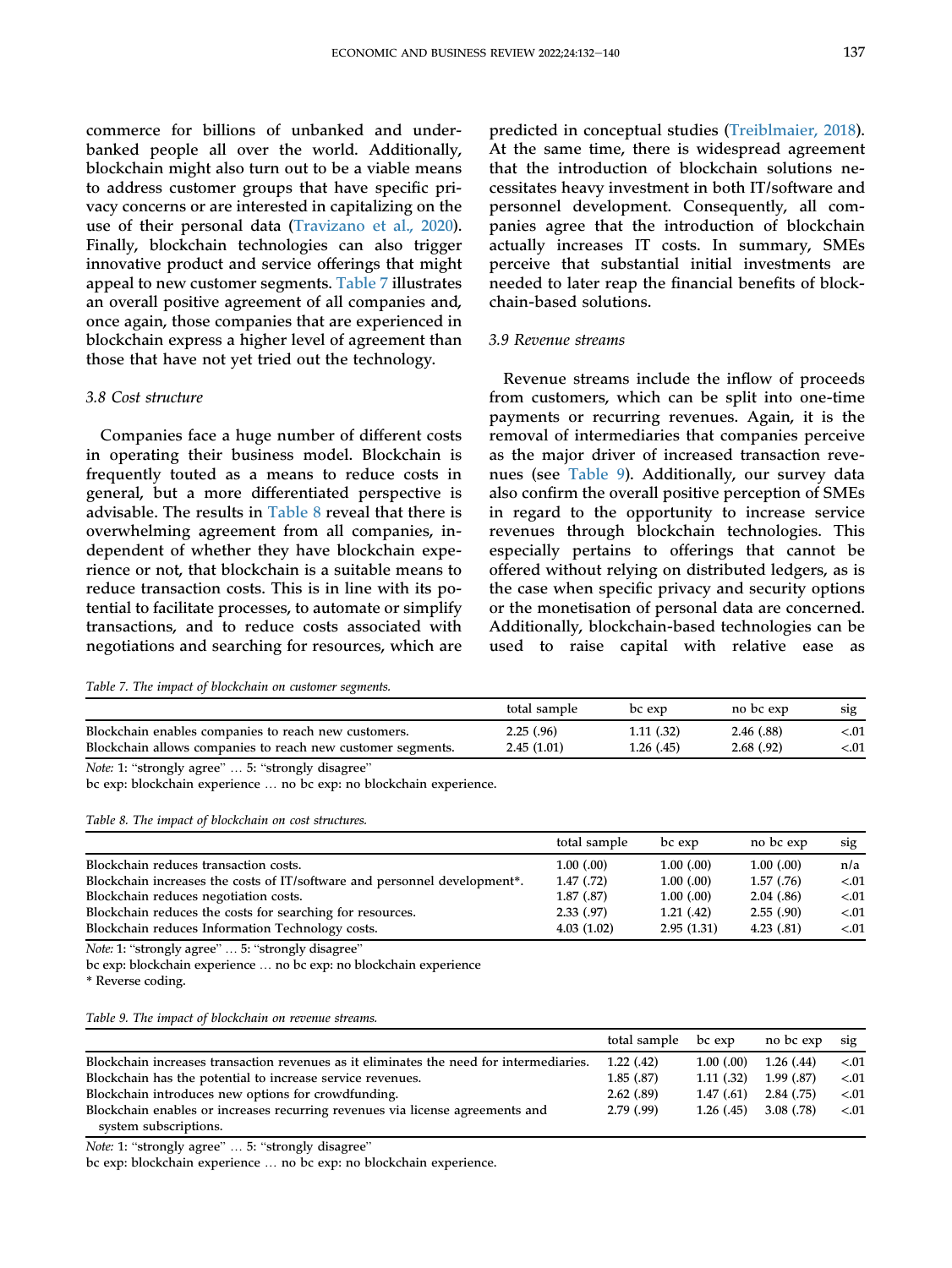demonstrated by the emergence of the so-called initial coin offerings (ICOs) [\(Bogusz et al., 2020](#page-9-24)) that were soon followed by more strictly regulated ways of fundraising such as equity token offerings (ETOs) and security token offerings (STOs) ([Kranz et al.,](#page-9-25) [2019\)](#page-9-25). Finally, recurring revenues can be simplified through the deployment of smart contracts that allow for the automated execution of pre-defined contractual clauses. Once again, all of these options are very positively assessed by those companies that exhibit blockchain competence. Those without such experience see the main potential in eliminating intermediaries and increasing service revenues and are rather sceptical about crowdfunding opportunities and recurring revenues.

## 4 An overall assessment of blockchain technologies

The results of our analyses are summarised in [Fig. 2](#page-7-0). To provide a non-distorted picture, the full range of the scale is shown from "strongly agree" at the centre of the circle to "strongly disagree" at the outer circumference. Our findings illustrate an inherently positive attitude of SMEs toward blockchain technology. Interestingly, this attitude is even more positive for those companies that have blockchain experience (inner blue ring), ranging in value from 1.00 (key activities) to 2.23 (cost structure, taking into account the reverse coding of cost increases in software and personnel development).

Those SMEs without blockchain experience (outer orange ring) show a more negative attitude, but it is noteworthy that their range of answers is also highly optimistic, ranging from 1.08 (key activities) to 2.67 (cost structure). As we have shown in the tables above, almost all of the differences between these two groups are statistically significant. Interestingly, all the assessments were positive with the exception of a general agreement that blockchain implementations increase IT costs in general and software and personnel development in particular as well as the critical assessment by blockchain-inexperienced companies of blockchain's potential to reduce the time needed to conduct lengthy processes.

#### 5 The road ahead

This is one of the first quantitative empirical surveys that assesses the perception of blockchain technologies using a representative sample of companies. In our survey, we focus on Slovenian SMEs to eliminate the impact of external contingency factors such as national legislation or funding policies. We especially consider the specific needs of small and medium-sized companies and evaluate the general sentiment toward the deployment of blockchain by using a relatively homogeneous sample. The application of the blockchain business model framework helped us to explore the suitability of a tool that is widely recognised among academics and practitioners. Based on these

<span id="page-7-0"></span>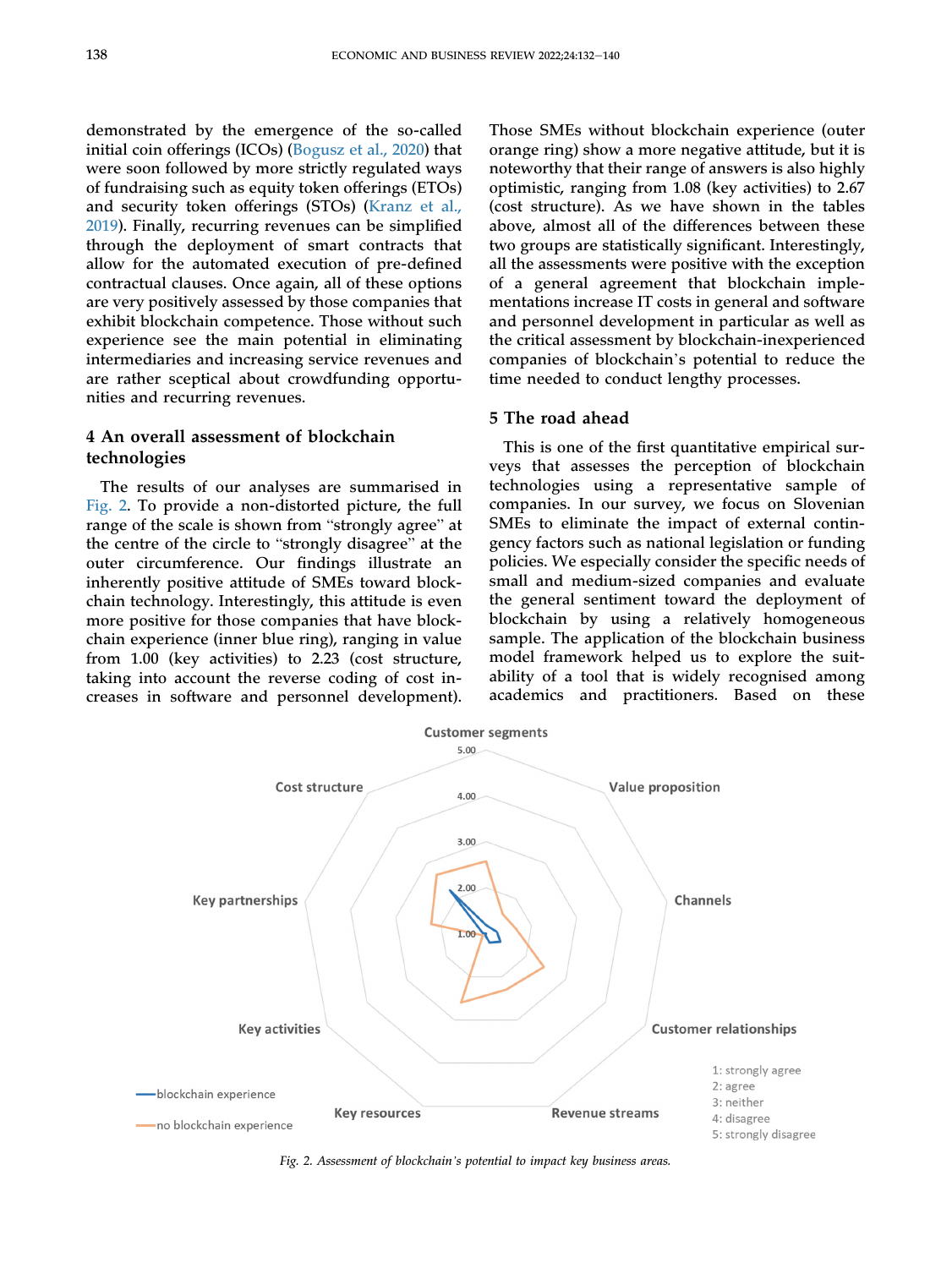findings, we encourage future empirical studies that further investigate whether blockchain adoption helps companies to become and remain successful and if our findings hold across national borders. Additionally, future studies might be based on more objective measurements such as Return on Investment (RoI) rather than relying on self-reported perceptual data.

In summary, three major findings emerge from this study; namely, the suitability of the business model framework, the overall positive assessment of SMEs, and the more favourable assessment of companies with blockchain experience as opposed to those without said experience.

#### 5.1 Suitability of the framework

The framework proposed by [Morkunas et al.](#page-9-15) [\(2019\)](#page-9-15) turns out to be an appropriate means of comprehensively evaluating the impact of blockchain on companies' business models. The underlying business model canvas from [Osterwalder and](#page-9-12) [Pigneur \(2010\)](#page-9-12) enjoys widespread recognition as a tool that can be used to systematically assess all major components of a company's business model. By integrating nine essential elements, each of which can be assessed with just a couple of key questions, a company's infrastructure, financial situation, customers, and value proposition can be easily summarised. Since the deployment of blockchain-based applications is expected to impact all of these areas simultaneously, it is necessary to adapt the assessment criteria to specifically focus on changes that are triggered by blockchain technologies.

#### 5.2 Positive assessment of blockchain through SMEs

This study was undertaken in the middle of the year 2020, at a time when the blockchain hype that started around 2015 had already waned and only a few fully-functioning applications were available. We consider this to be an ideal time to evaluate the current mood toward a technology that is predicted to disrupt countless industries and has also faced sharp criticism. One of the most striking results of our study was the consistently positive assessment of all companies regarding the impact of blockchain on their business model. With the exception of nonexperienced companies that doubted the elimination of lengthy processes and a critical stance taken by all companies toward the costs that are needed to deploy blockchain solutions, all of the evaluations were positive as indicated by scores below the threshold of 3, which represents a neutral evaluation. This is especially noteworthy given that the

current sentiment in the media toward blockchain technology is still equivocal and the lack of widely accepted reference applications that could showcase important use cases to companies.

#### 5.3 Previous blockchain experience leads to a more positive assessment

One of the most outstanding findings of our research was that the evaluation and the expectations of those companies that had already tried out blockchain technologies was consistently better than those of inexperienced companies. This held for all of the items that we used for our assessment except for the two questions in which all participating companies expressed full agreement and the statement that the deployment of blockchain leads to increased software, IT, and personnel development costs. Even though the number of companies with blockchain experience was substantially smaller than the number with no experience (19 as opposed to 99), our findings that experience improves perceptions support the notion of blockchain as a promising game changer.

In conclusion, our empirical findings indicate that blockchain technologies are perceived as positively affecting all core components of a business model despite increasing certain cost categories during adoption. Perhaps even more importantly, the experiences of early blockchain adopters appear to boost optimism about these positive impacts. However, two caveats remain. Firstly, the technology is still at an early stage, and expectations might be exaggerated and therefore be in a position to positively bias the assessment of those who already have solutions that are up and running. Secondly, blockchain is a very broad term that is inconsistently defined and comprises a lot of different concepts and respective implementations. In a narrow sense, blockchain consists of protocols and algorithms that establish distributed consensus on public ledgers. Many of the features that are included in the blockchain canvas are not core characteristics of the technology, but rather implemented in applications that are based on distributed ledgers. It is therefore not a specific technology that we used as a blueprint for our study, but rather the sum total of all existing and future implementations, with each having its own offerings and shortcomings. Future studies need to be specific about the idiosyncrasies of a particular application and how exactly it can shape a company's existing business model or even trigger the invention of new ones. By fully understanding how this technology can impact business models, companies will be in a much better position to purposefully select those applications that they